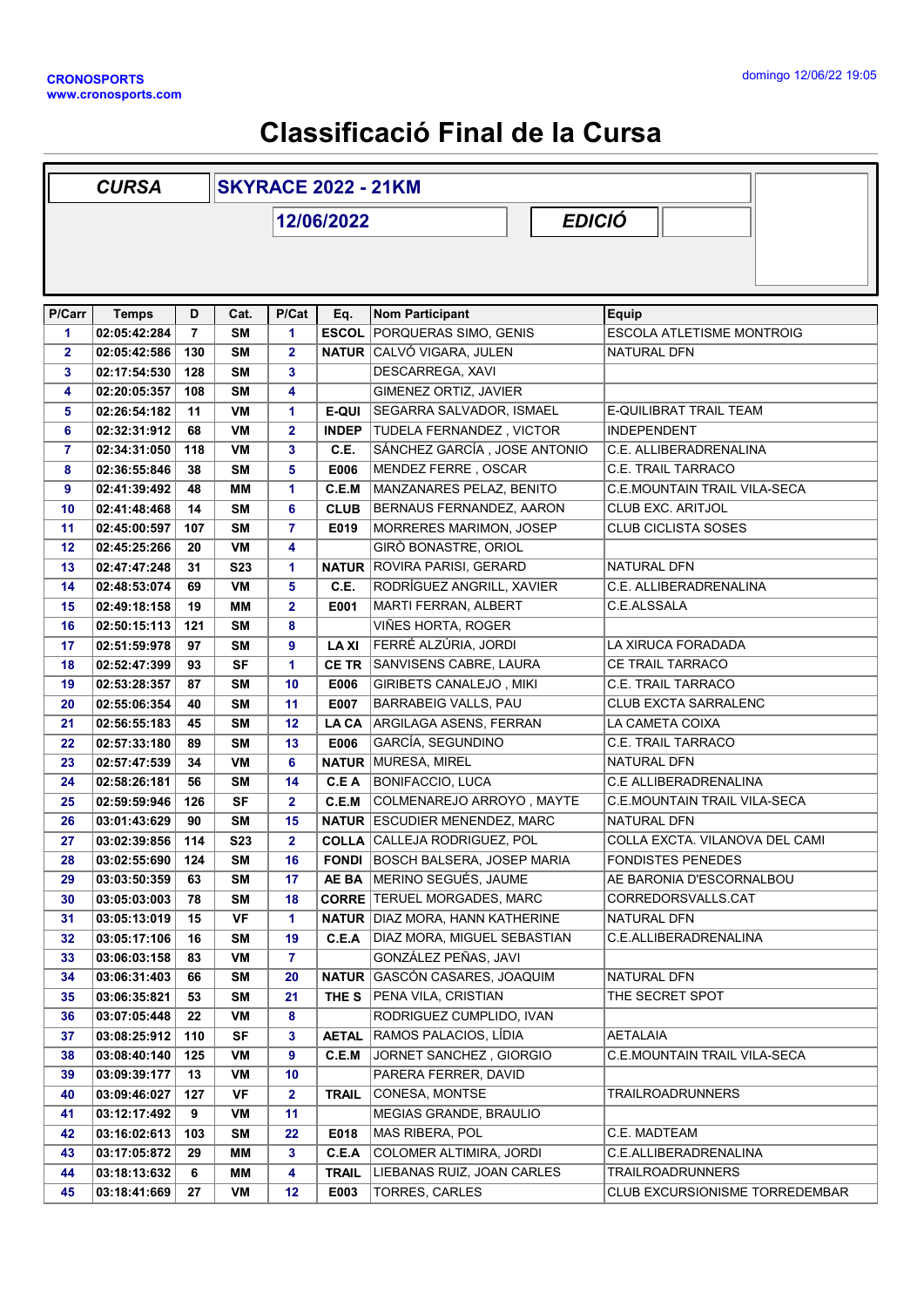## Classificació Final de la Cursa

| 46       | 03:21:16:259                 | $\overline{2}$ | <b>SF</b>       | 4                    |              | <b>NATUR CUBERO ORELLANA, AMALIA</b>              | <b>NATURAL DFN</b>                  |
|----------|------------------------------|----------------|-----------------|----------------------|--------------|---------------------------------------------------|-------------------------------------|
| 47       | 03:22:39:244                 | 64             | <b>SM</b>       | 23                   |              | <b>INDEP</b> LOPEZ DOMENECH, IVAN                 | <b>INDEPENDENT</b>                  |
| 48       | 03:27:01:592                 | 47             | <b>SM</b>       | 24                   |              | DÍAZ BUTRÓN, JAVIER                               |                                     |
| 49       | 03:27:21:182                 | 73             | <b>SF</b>       | 5                    | A.E.B        | FERNANDEZ GARCIA, NURIA                           | A.E.BLANCAFORT                      |
| 50       | 03:27:57:974                 | 91             | <b>VF</b>       | 3                    | E006         | MOMPEL NIUBO, URSULA                              | C.E. TRAIL TARRACO                  |
| 51       | 03:28:31:838                 | 23             | VM              | 13                   | E002         | MARTINEZ DE FUENTES, GERARDO                      | CENTRE ERCUSIONISTA DE CASTELL      |
| 52       | 03:30:53:740                 | 49             | VM              | 14                   | C.E.A        | PADRÓ CHACORRÉN, GERARD                           | C.E.ALLIBERADRENALINA               |
| 53       | 03:31:04:666                 | 105            | <b>S23</b>      | 1                    | ALL T        | PARRA, ABRIL                                      | <b>ALL TRAIL TEAM</b>               |
| 54       | 03:31:04:745                 | 104            | VM              | 15                   | ALL T        | PARRA, XAVI                                       | <b>ALL TRAIL TEAM</b>               |
| 55       | 03:31:16:914                 | 5              | <b>SM</b>       | 25                   | C. E.        | CEBOLLA BENITEZ, JUAN DAVID                       | C. E. L'ARENY                       |
| 56       | 03:31:17:014                 | $\mathbf{1}$   | <b>SM</b>       | 26                   |              | <b>CENTR MUR CERVELLÓ, ENRIC</b>                  | CENTRE EXCURCIONISTA DE FLIX        |
| 57       | 03:32:28:642                 | 37             | MM              | 5                    | C.E.A        | SALADO, JORDI                                     | C.E.ALLIBERADRENALINA               |
| 58       | 03:33:31:560                 | 96             | VM              | 16                   |              | <b>MONTE FERRERO MARTINEZ, JAVIER</b>             | <b>MONTEPENARUBIA</b>               |
| 59       | 03:33:51:508                 | 21             | <b>SM</b>       | 27                   |              | GUERRERO RODRIGUEZ, RAÚL                          |                                     |
| 60       | 03:34:01:116                 | 26             | <b>SM</b>       | 28                   | C.E.         | CASTILLO GALINDO, FRANCISCO                       | C.E. ALLIBERADRENALINA              |
| 61       | 03:34:06:810                 | 3              | <b>SM</b>       | 29                   | <b>NATUR</b> | <b>VIDAL CONSUL, ALBERT</b>                       | NATURAL DFN                         |
| 62       | 03:34:27:011                 | 44             | VM              | 17                   | E009         | MOLINA VALVERDE, JORDI                            | C.E. MOUNTAIN TRAIL VILA-SECA       |
| 63       | 03:34:39:007                 | 122            | VM              | 18                   | E020         | RIUS GARCIA, JOSEP MARIA                          | PATXANGUERUS ALFORJA                |
| 64       | 03:36:01:665                 | 71             | VM              | 19                   | C.E T        | VALDEARCOS RIVED, CARLOS                          | <b>C.E TRAIL TARRACO</b>            |
| 65       | 03:36:41:035                 | 36             | VM              | 20                   |              | <b>PATXA FARRÉ, DAVID</b>                         | PATXANGUERUS D'ALFORJA              |
| 66       | 03:38:28:024                 | 35             | VF              | 4                    |              | <b>NATUR MURESAN, CRISTINA</b>                    | NATURAL DFN                         |
| 67       | 03:44:19:474                 | 95             | <b>SM</b>       | 30                   |              | <b>TEAMB BAIGET, SERGI</b>                        | <b>TEAMBAIGET</b>                   |
| 68       | 03:44:40:818                 | 99             | VM              | 21                   | E016         | CAMPOS TORRES, JUAN MANUEL                        | C.E.MOUTAIN TRAIL VILA-SECA         |
| 69       | 03:44:41:001                 | 84             | VM              | 22                   | C.E M        | PERALBO JURADO, VÍCTOR MANUEL                     | <b>C.E MOUNTAIN TRAIL VILA-SECA</b> |
| 70       | 03:44:41:704                 | 30             | VM              | 23                   | C.E M        | DURAN RODRIGUEZ, RAFA                             | C.E MOUNTAIN TRAIL VILA-SECA        |
| 71       | 03:45:59:587                 | 72             | VM              | 24                   | E014         | ARRIETA MONTERO, AITOR                            | <b>CLUB ARITJOL</b>                 |
| 72       | 03:46:06:154                 | 116            | VM              | 25                   |              | OSSO REBULL, JORDI                                |                                     |
| 73       | 03:46:16:470                 | 62             | MМ              | 6                    |              | <b>NATUR MELERO LLEIXÀ, JESUS MARIANO</b>         | NATURAL DFN                         |
| 74       | 03:46:32:770                 | 50             | <b>SM</b>       | 31                   | <b>CAT</b>   | MORENO CABEO, JAVIER                              | CAT                                 |
| 75       | 03:47:34:871                 | 106            | <b>SF</b>       | 6                    | E009         | GONZALEZ, LAURA                                   | C.E. MOUNTAIN TRAIL VILA-SECA       |
| 76       | 03:48:48:938                 | 18             | <b>SM</b>       | 32                   |              | CORTES MORENO, ISAAC                              |                                     |
| 77       | 03:52:11:712                 | 46             | <b>SM</b>       | 33                   | C.E.S        | CHIES SIRISI, ORIOL                               | <b>C.E.SERRES DEL MESTRAL</b>       |
| 78       | 03:52:19:112                 | 60             | <b>VF</b>       | 5                    | E012         | FRUTOS SALVIA, HELENA                             | CLUB JOVENTUT ATLÈTICA D'ARBEC      |
| 79       | 03:53:03:878                 | 123            | VM              | 26                   | E006         | RAMOS LOPEZ, JORDI                                | C.E. TRAIL TARRACO                  |
| 80       | 03:53:48:799                 | 120            | <b>SM</b>       | 34                   |              | <b>REVELLES PI, ADRIA</b>                         |                                     |
| 81       | 03:53:52:683                 | 8              | VM              | 27                   |              | BONET ALBAREDA, ROMÁN                             |                                     |
| 82       | 03:54:34:085                 | 51             | ΜF              | 1                    | E010         | RODICIO HERAS, ROSA                               | CLUB C. E. ALLIBERADRENALINA        |
| 83       | 03:56:40:062                 | 98             | SM              | 35                   | <b>TEAM</b>  | <b>BAIGET SABATE, GERARD</b>                      | <b>TEAM BAIGET</b>                  |
| 84       | 03:57:21:976                 | 109            | VM              | 28                   | E006         | OLMO MERINO, FRAN                                 | C.E. TRAIL TARRACO                  |
| 85       | 03:57:45:729                 | 115            | VM              | 29                   | CE OB        | VIDAL, CARLES                                     | CE OBRINT TRACA                     |
| 86       | 03:58:21:877                 | 82             | VF              | 6                    | C.E.T        | CRESPILLO MARMOL, MONICA                          | <b>C.E.TRAIL TARRACO</b>            |
| 87<br>88 | 03:58:56:373<br>03:59:20:412 | 32<br>25       | SM<br><b>SF</b> | 36<br>$\overline{7}$ |              | BLANCO HERNANDEZ, NOEL<br>RICART RODRIGUEZ, ESTER |                                     |
| 89       | 03:59:20:474                 | 24             | SΜ              | 37                   |              | MEGIAS GRANDE, JAVIER                             |                                     |
| 90       | 04:04:13:954                 | 80             | VF              | $\overline{7}$       | <b>FILIR</b> | CERRATO, LIDIA                                    | <b>FILIRUN</b>                      |
| 91       | 04:04:24:927                 | 81             | SΜ              | 38                   | <b>FILIR</b> | PLAZA, ALBERTO                                    | <b>FILIRUN</b>                      |
| 92       | 04:09:13:682                 | 117            | <b>SF</b>       | 8                    | <b>CEAL</b>  | LOPEZ CAPARROS, SARA                              | CE ALLIBERADRENALINA                |
| 93       | 04:09:58:762                 | 88             | VF              | 8                    | <b>ALLIB</b> | LINARES BERNAD, YOLA                              | ALLIBERA ADRENALINA                 |
| 94       | 04:11:26:390                 | 70             | <b>S23</b>      | $\mathbf{2}$         | <b>NATUR</b> | OPRINCA, DENISA                                   | NATURAL DFN                         |
| 95       | 04:11:27:144                 | 129            | VM              | 30                   |              | OPRINCA, MARCEL                                   |                                     |
| 96       | 04:18:33:650                 | 4              | <b>SF</b>       | 9                    |              | <b>CENTR MUR CERVELLÓ, SORAYA</b>                 | CENTRE EXCURCIONISTA DE FLIX        |
| 97       | 04:20:09:701                 | 39             | VM              | 31                   | <b>RUNS</b>  | PASCUAL RAMIREZ, JOSÉ Mª                          | RUN SPEED T@RR@CO                   |
| 98       | 04:29:10:807                 | 75             | <b>SF</b>       | 10                   | C.E M        | MARTOS DOMINGUEZ, MERITXELL                       | C.E MOUNTAIN TRAIL VILA-SECA        |
| 99       | 04:29:10:825                 | 74             | SM              | 39                   | C.E M        | POZUELO BELLIDO, ALEJANDRO                        | C.E MOUNTAIN TRAIL VILA-SECA        |